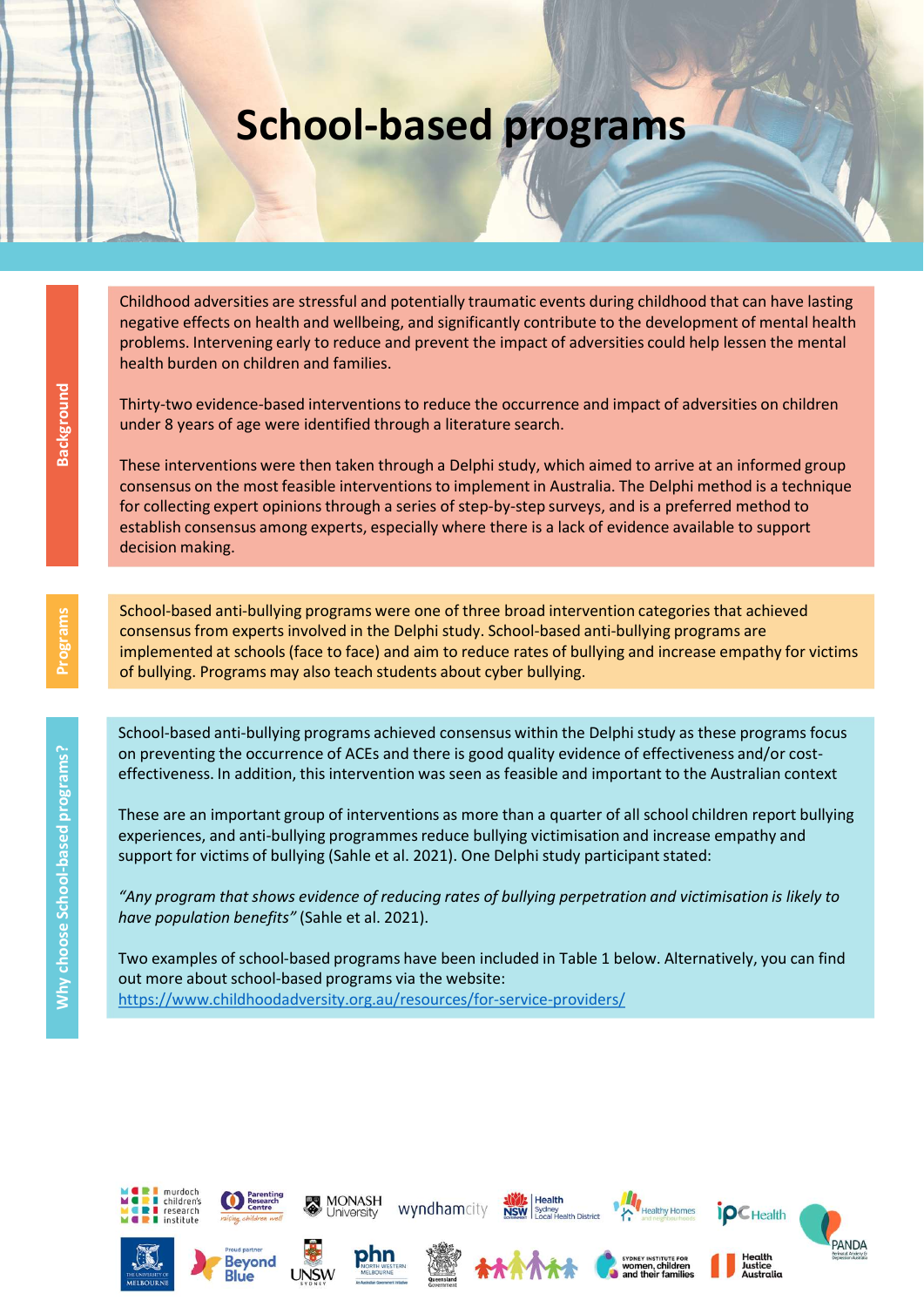## School-based programs

## Table 1. Examples of School-based programs

| <b>School-based programs</b>                               |                                                                                                                                                                                                                                                                                                                                                                                                                                                    |                                                                                                                                                                                                                      |                                                                                                                                                                                                                                            |
|------------------------------------------------------------|----------------------------------------------------------------------------------------------------------------------------------------------------------------------------------------------------------------------------------------------------------------------------------------------------------------------------------------------------------------------------------------------------------------------------------------------------|----------------------------------------------------------------------------------------------------------------------------------------------------------------------------------------------------------------------|--------------------------------------------------------------------------------------------------------------------------------------------------------------------------------------------------------------------------------------------|
| <b>Intervention</b>                                        | Table 1. Examples of School-based programs<br><b>Overview</b>                                                                                                                                                                                                                                                                                                                                                                                      | <b>Resources and personnel needed</b>                                                                                                                                                                                | Does it work?                                                                                                                                                                                                                              |
|                                                            |                                                                                                                                                                                                                                                                                                                                                                                                                                                    |                                                                                                                                                                                                                      |                                                                                                                                                                                                                                            |
| <b>School-based</b><br>anti-bullying<br>programs           | Most anti-bullying programs<br>aim to increase children's self-<br>awareness, relationship skills,<br>and responsible decision-<br>making, as well as teaching<br>children how they can<br>appropriately respond to<br>bullying. In addition to<br>addressing traditional<br>bullying, some programs<br>include cyberbullying<br>prevention.                                                                                                       | Delivered by professionals from<br>multiple sectors, including public<br>health services and<br>multidisciplinary professionals<br>and/or personnel including<br>principals, teachers and clinical<br>psychologists. | (Data from quasi-RCTs)<br>Evidence shows anti-<br>bullying programs reduce<br>bullying perpetration and<br>bullying victimisation.                                                                                                         |
| <b>School-based</b><br>child sexual<br>abuse<br>prevention | A wide range of school-based<br>education programs have<br>child sexual abuse. Most of<br>these programs share several<br>core components, including<br>the teaching of safety rules,<br>body ownership, private parts<br>of the body, distinguishing<br>types of touches and types of<br>secrets, and who to tell. The<br>programs are for primary and<br>secondary school students<br>and are delivered in a group-<br>based setting in schools. | Delivered by school psychologists,<br>school social workers, school<br>been implemented to prevent nurses, and teachers who have<br>received training in school sexual<br>abuse prevention.                          | Evidence shows school-<br>based sexual abuse<br>prevention programs are<br>effective in increasing<br>protective behaviours and<br>knowledge of sexual abuse<br>prevention; however, are<br>not effective on children's<br>anxiety levels. |

Note: There is evidence of cost-effectiveness for School-based child sexual abuse prevention programs. Costeffectiveness of school-based anti-bullying programs are unknown (Sahle, 2020).